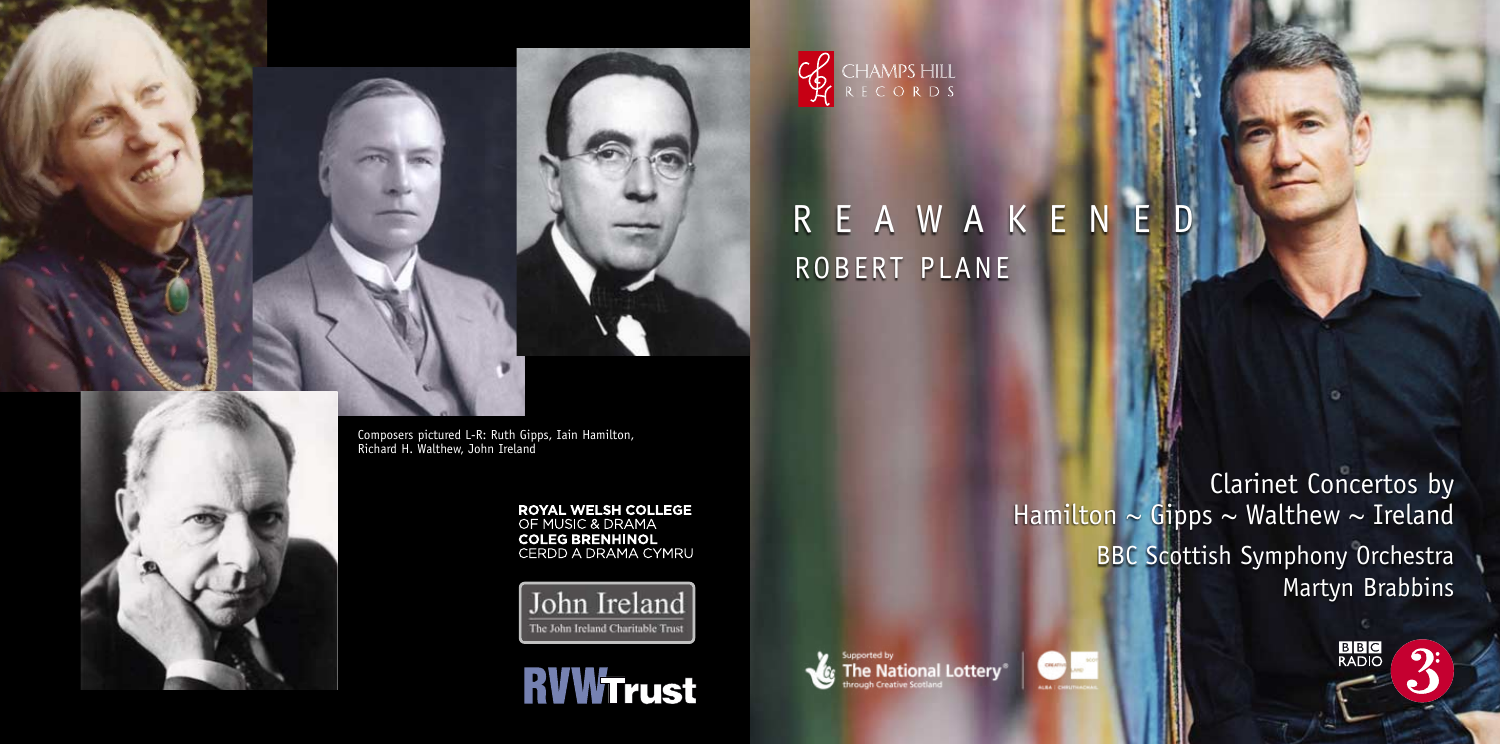FOREWORD

British clarinet music has been a great passion of mine throughout my twenty-fiveyear-long recording career. It offers a treasure trove of classics, many well-loved. But there are other gems of works to be found, in libraries, personal collections and attics the country over, if you're prepared to look hard enough. Having made premiere recordings of exciting discoveries by Bax, Holbrooke and Robin Milford I decided to turn my attention to lost concerto repertoire. How could a huge-scale, Royal Philharmonic Society Award-winning concerto by celebrated composer Iain Hamilton have remained unplayed for over fifty years? Alongside Stanford, surely others took inspiration from the celebrated performances of Brahms by Richard Mühfeld in London in the late 1890s? The neglect of the three concertos that are 'reawakened' on this disc can each be explained differently. Richard H. Walthew left his clarinet concerto in manuscript and unorchestrated on his death, while the orchestral parts for Iain Hamilton's concerto were mislaid after just a handful of performances. Ruth Gipps was a woman struggling to be heard in a male-dominated musical world. Whatever the explanation, each work heard here, including a sumptuous new version of John Ireland's much-loved *Fantasy Sonata* for clarinet and strings, adds a distinctive and fascinating new voice to the genre of the British clarinet concerto. I'm indebted to the families of Ruth Gipps and Richard Walthew, Hamilton's publisher Schott and the John Ireland Trust for their support of this major undertaking, as well as to Michael Bryant for sharing his unsurpassed knowledge of the repertoire. Each work's reawakening is long overdue, and richly deserved.

This CD is dedicated to the memory of Richard H. Walthew's grandson, John Walthew, a passionate advocate of his grandfather's work and of the clarinet concerto's revival in particular. It is of huge regret that he was unable to hear the final result. Without his tireless efforts it would never have come about.

**www.robertplane.com**

Robert Plane

#### TRACK LISTING

| $\mathbf{1}$<br>$\overline{c}$ | * CONCERTO FOR CLARINET & ORCHESTRA Op.7 IAIN HAMILTON<br>Moderato<br>Í.<br><i>ii</i> Adagio sereno | 10'10<br>9'09             |
|--------------------------------|-----------------------------------------------------------------------------------------------------|---------------------------|
| 3                              | iii Allegro                                                                                         | 9'17                      |
|                                | * CONCERTO FOR CLARINET RICHARD H. WALTHEW<br>orchestrated by Alfie Pugh                            |                           |
| 4                              | Allegro non troppo e con bravura<br>$\mathbf{I}$                                                    | 7'09                      |
| 5                              | Andante<br>ïί                                                                                       | 4'27                      |
| 6                              | iii Vivace                                                                                          | 5'09                      |
|                                | * CLARINET CONCERTO IN G MINOR Op.9 RUTH GIPPS                                                      |                           |
|                                | Allegro moderato<br>Í.                                                                              | 9'58                      |
| 8                              | $ii$ Lento ma con moto                                                                              | 5'13                      |
| 9                              | iii Vivace                                                                                          | 3'32                      |
| 10                             | * FANTASY SONATA JOHN IRELAND<br>orchestrated by Graham Parlett                                     | 13'33                     |
|                                | * world premiere recording                                                                          | Total playing time: 77'43 |
|                                | Draduard and adjted by Matthew Dannatt                                                              |                           |

Produced and edited by Matthew Bennett Engineered and mastered by Dave Rowell Recorded on 11th to 13th June 2019 in City Halls, Glasgow, UK

Cover photograph of Robert Plane by Jake Morley

Image on reverse tray: Composer Richard H. Walthew's son, Richard Sydney Walthew (clarinet), performing at BBC Broadcasting House in March 1935

Executive Producer for Champs Hill Records: Alexander Van Ingen Label Manager for Champs Hill Records: Rebecca Dixon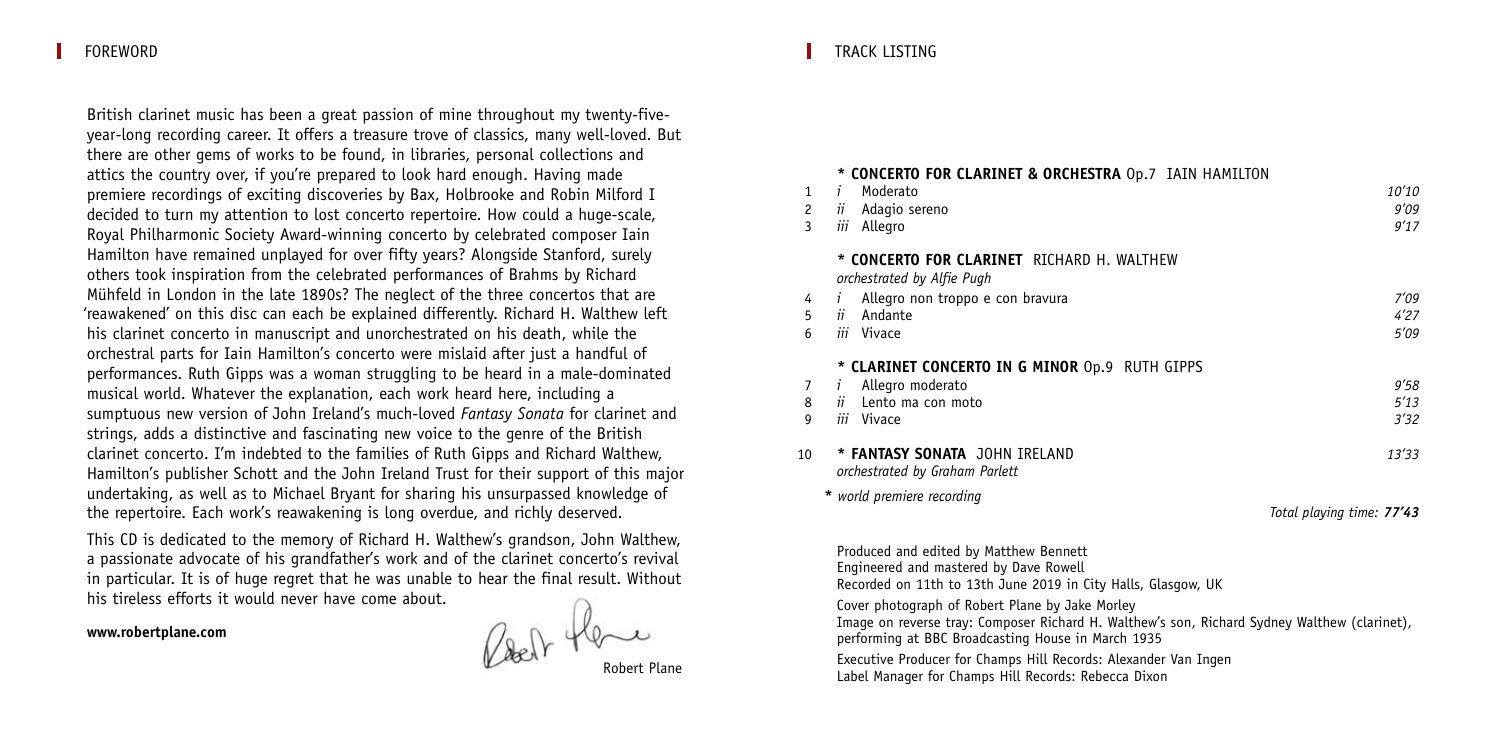# IAIN HAMILTON *(1922–2000)* **CONCERTO FOR CLARINET AND ORCHESTRA, Op.7** *(1950)*

Born in Glasgow, Iain Hamilton remained loyal to his Scottish roots though he moved, aged seven, with his family to London in 1929. His father was an engineer's draftsman, and the young Hamilton from 1939 to 1946 himself became an apprentice engineer with the aircraft manufacturing company Handley Page, while devoting his free time to studying music. Hamilton himself claimed that his training in those years was crucial to his development as a composer since structural considerations, including design and proportion, became of prime importance to him.

In 1947 he won a scholarship to the Royal Academy of Music, where he studied piano under Harold Craxton and composition under William Alwyn. He soon took inspiration from further afield, most notably the works of Bartók and Stravinsky, as can be heard in his Clarinet Concerto composed in 1950, albeit those influences already fused in a unique style of Hamilton's own, aided by his remarkably effective and atmospheric orchestral writing.

Hamilton's immediately preceding opus was the *Three Nocturnes* for clarinet and piano, dedicated to the great English clarinettist Frederick Thurston who taught at the Royal College of Music. Yet it seems that for his clarinet works the young composer received most help from a fellow RAM student, John Davies (1918–2013). It was Davies, with Hamilton at the piano, who premiered the *Nocturnes* in a BBC broadcast in November 1950, and Davies was at hand to advise on matters of clarinet technique while Hamilton composed his concerto. In any case, both compositions won prestigious awards in 1951: the *Three Nocturnes* won the Edwin Evans Prize, and the concerto was awarded one of the Royal

Philharmonic Society's five composer prizes of that year, securing that work's premiere in London the following year on 23 April.

Alongside Bartók's evident influence, there is also a good deal of anguished lyricism in the Concerto apparently inspired by certain works of Walton (such as the Viola Concerto, the First Symphony and even *Belshazzar's Feast*), though one can hear how Hamilton often takes an idea and then enlarges or develops it his own way. The Concerto's beautiful central slow movement in particular surely persuaded the RPS jurors that Hamilton was a composer of great promise and deserving of their award.

The work begins with a low string pedal note, above which plays a subdued brass fanfare accompanied strikingly (literally) by the rattle of *col legno* strings (the players hitting the strings of their instruments with the wooden backs of their bows), followed by the violins playing a slow-drifting melody; much of the subsequent thematic material will be developed from this, so creating the concerto's sense of organic cohesion. A barked half-cadence from the orchestra introduces the soloist, revealed as a quicksilver, Puck-ish figure. The orchestra's acidulous interjections, and its first full *forte* entrance reinforces the Bartók-like character of this opening paragraph; but increasingly, Walton's influence becomes paramount as passages of plaintive melancholy alternate with more athletic episodes involving tightly sprung, jazzy rhythms. In the wake of one of those energetic episodes, the soloist ruminates on an apparently inconsequential idea – involving a theme (from 3'59) that descends by a couple of fourths before leaping up a ninth. This idea, developed from the opening violin theme, will reappear in different emotional guises in the following two movements. The first movement culminates in a transfixing moment of lucidity as the soloist appears airborne before the movement abruptly ends.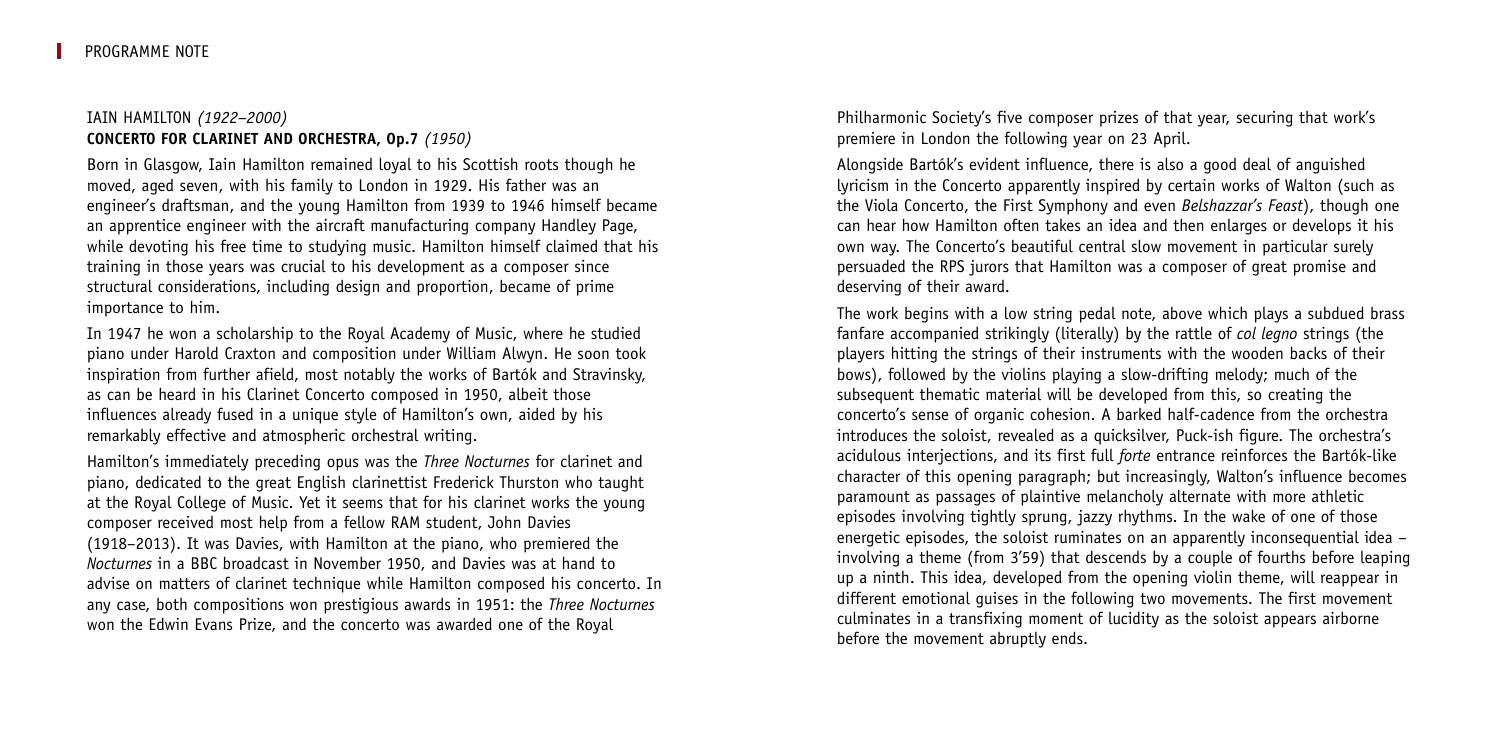The second movement, although marked *Adagio sereno*, begins in uneasy calm, a sustained string harmony, already at variance with the deep bass pedal, soon curdled by a solo horn (perhaps inspired by the corruption of Blake's rose in Britten's *Serenade for Tenor, Horn and Strings*). However, with the soloist's entry the music turns to dreamy lyricism. The mood intensifies with a Waltonian modulation, crystallising in an impassioned melody – derived from the descending fourths theme of the previous movement – passed between the string sections, leading to a keening response from the soloist (track 2: 4'09) and an anguished climax involving the full orchestra. The music winds down and, after a brief episode of lamenting cellos, returns to the opening mood of troubled serenity, though with a sense of having grown through this journey, the strings and then soloist playing a more reflective version of the once-impassioned theme.

The *Allegro* finale starts as a grotesque dance, once again evoking the spirit of Bartók, but soon turns to good-natured clowning with the soloist's entry. A contrasting lyrical second theme becomes increasingly Waltonian, reaching a brief climax before the grotesque dance resumes. (Some of the fleet virtuosity by soloist and orchestra and the instrumental colours here recall Lutosławski's almost exactly contemporary Concerto for Orchestra, demonstrating how two young composers were coincidentally developing similar ideas from a common source of inspiration.) The dance suddenly exhausts itself, and themes from earlier in the Concerto are recalled in ruminative fashion by the soloist and sections of the orchestra. Then the dance-like music briefly returns, bringing the concerto to a lively end.

### RICHARD H. WALTHEW *(1872–1951)* **CONCERTO FOR CLARINET** *(1902)* orch. ALFIE PUGH

Richard Walthew was just three weeks younger than Ralph Vaughan Williams, a fellow student at the Royal College of Music with whom Walthew became good friends in the 1890s. As Vaughan Williams fondly recalled more than fifty years later, "I owe you such a lot from those early days – you taught me so much (and not only about music; we discussed Browning, theology & all sorts of other strange subjects). Do you remember taking me to 'Carmen' & I being then an insufferable young prig went prepared to scoff but remained to pray – & that when you asked me to your home & we played piano duets (or rather you played & I followed after as best I could) – these are all fragrant memories for which I am grateful."

Born in London, Walthew studied at the Guildhall School of Music before winning an open scholarship in 1890 to the Royal College of Music, where he studied composition under Parry. Such was Parry's esteem of his pupil that when in 1893 he discovered that Walthew had made a setting of Browning's ballad 'The Pied Piper of Hamelin', Parry withheld his own version though it was near completion, not presenting it for publication until some 12 years later.

Walthew had in the meantime written his charming Clarinet Concerto, which he left virtually completed but unorchestrated in 1902 (that task now being fulfilled by Alfie Pugh). The work follows the model of early nineteenth-century German concertos as established by Weber and Mendelssohn, modified through the example of more recent or contemporary composers such as Brahms and Richard Strauss as filtered through the work of respectively Parry and Elgar.

In form, the first movement follows the example of Mendelssohn's celebrated Violin Concerto by introducing the soloist almost immediately with simple orchestral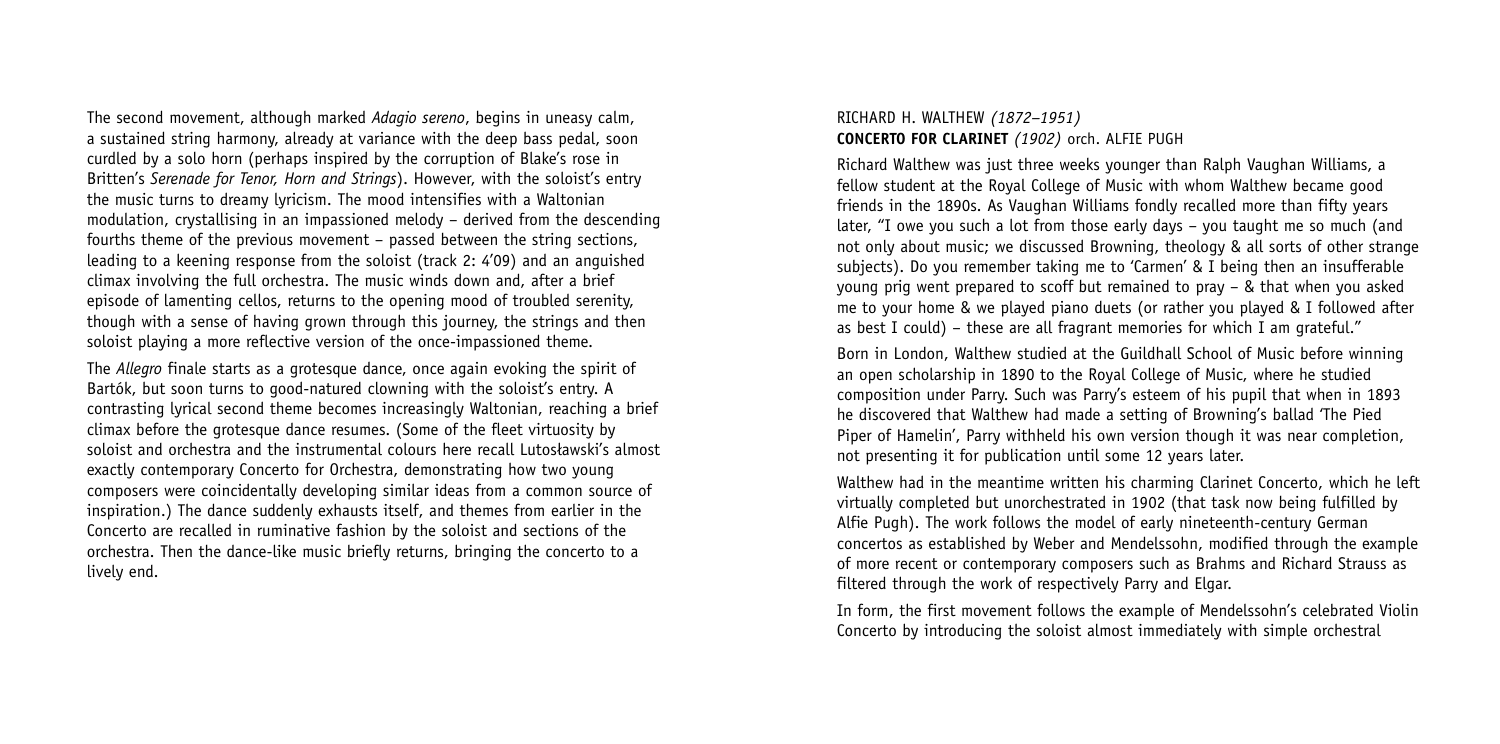accompaniment, though the music's carefree character suggests Mozart reinterpreted by Strauss. As one might expect in this classically structured movement, a *cadenza* duly appears near its end; and after the orchestra's closing cadence, a solo bassoon – again like Mendelssohn's Violin Concerto – initiates a segue into the next movement.

That segue serves effectively as an introspective introduction, its wandering tonality and sometimes quite chromatic harmonies presenting a dramatic contrast to the first movement's neo-classical style. Thus set up, the soloist amusingly limbers up in the manner of a *coloratura contralto*, before launching into the *Andante* movement proper with an aria strongly reminiscent of Handel's 'Ombra mai fù', albeit with an Elgarian tinge (Elgar himself not being averse to writing mock-Handel – witness his *Wand of Youth Suite* No.1). Yet its effect is beautiful, noble and surprisingly touching.

Mendelssohn is again evoked by the finale's fanfare-like opening. Here, however, the soloist is given something more easy-going to perform, akin to an amiable amble in one of London's royal parks. Midway through the movement, a solo bassoon introduces a cheerful ditty that sounds both Edwardian and a precursor of the music comedies Vivian Ellis would write in the 1920s and '30s. It is ultimately with this ringing in our ears that the concerto finishes.

# RUTH GIPPS *(1921–1999)* **CLARINET CONCERTO IN G MINOR, Op.9** *(1940)*

Ruth Gipps, like Walthew, had cordial relations with Vaughan Williams – indeed, according to her biographer Jill Halstead, Gipps claimed he was "the only altogether good person she ever met". Prodigiously gifted from an early age, Gipps gave her first piano concerto performance at the age of four, had her first piano piece published when she was eight, and entered the Royal College of Music in January 1937 aged 16 – a fallback option, in her eyes, since her ambition to study piano privately with Solomon had been thwarted by her parents' inability to afford his fees. There Gipps found herself just one of many talented pianists, and now in her mid-teens the allure of 'prodigy' had worn off – a bitter pill which she apparently never quite swallowed. However her budding abilities as a composer and growing mastery of her second instrument, the oboe (by which she eventually became second oboe to the City of Birmingham Orchestra), suggested alternative paths for her career. The year 1940, in which she composed her Clarinet Concerto, marked a crucial turning point: not only did she become Vaughan Williams's pupil, but she also became engaged to her future husband, Robert Baker, a fellow student and clarinettist, to whom she dedicated her new concerto.

The first movement starts almost conventionally with an orchestral introduction – very much in the style of her teacher – involving a theme with a characteristic upward octave leap played over a Baroque-style walking bass line. The soloist then enters in the lowest chalumeau register, but soon becomes quite skittish in character. Eventually the soloist introduces a second theme, again in the low register, with some humorous hesitations before the music then moves into what might be described as the development section. Yet such is the music's quasiimprovisatory quality that even when the theme with walking bass returns it is far from presenting a straightforward recapitulation, although the soloist gives the customary *cadenza* before the movement's end.

The second movement begins with an oboe solo, eventually joined by the clarinet soloist – a touchingly symbolic moment given that the oboe was Gipps's instrument. The sentiment of that moment is confirmed by the soothing strings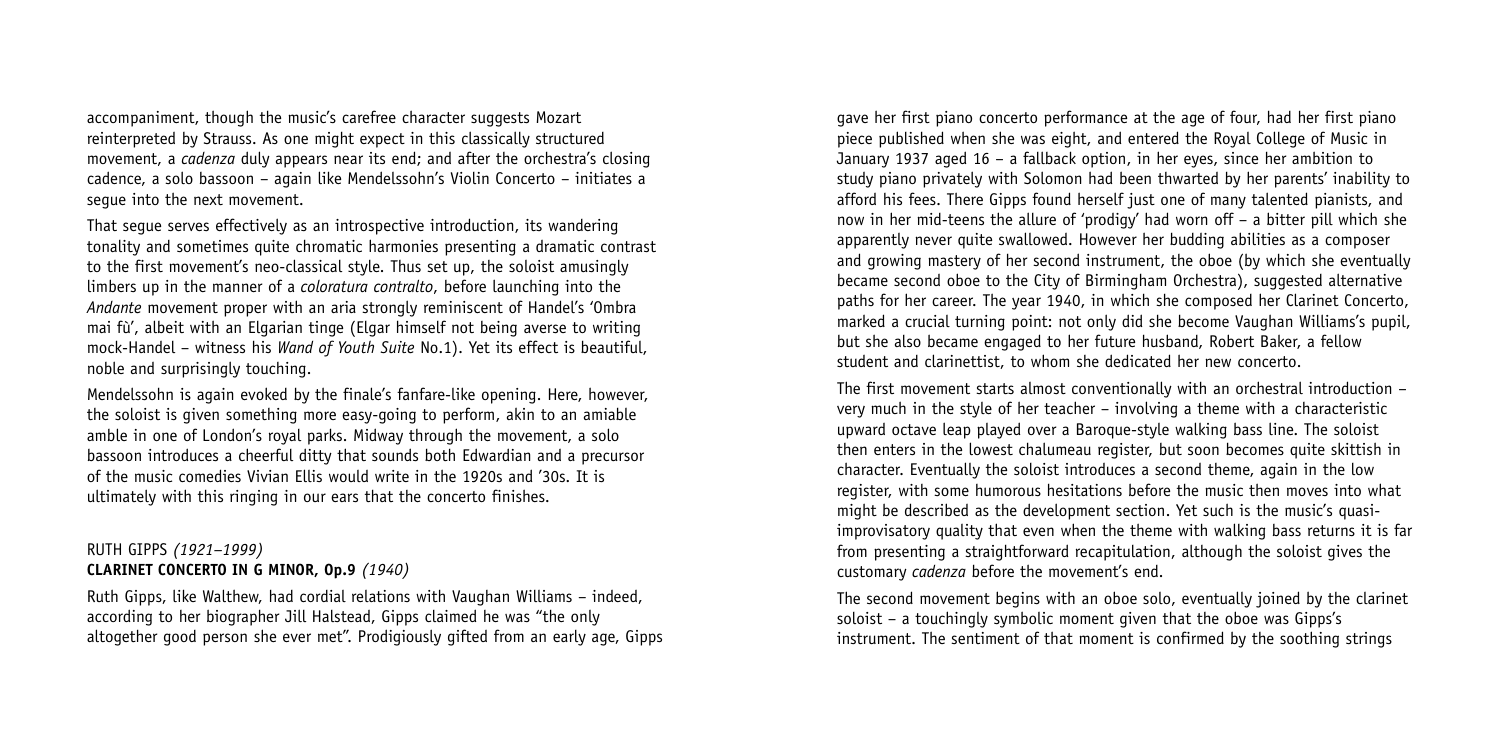that now enter, playing a variant on the oboe's opening theme. A new theme is introduced by clarinet and orchestra by way of contrast, but it is the oboe and clarinet duetting on their own who have the final word.

The *Vivace* finale, effectively a jig (its bucolic character no doubt inspired by the supplementary classes Gipps took in folk dancing as part of her RCM training), ends the concerto on a buoyantly upbeat note.

# JOHN IRELAND *(1879–1962)* **FANTASY SONATA** *(1943)* orch. GRAHAM PARLETT

Ireland composed his *Fantasy Sonata*, originally for clarinet and piano, in the first six months of 1943. He was then living in the rural village of Little Sampford, Essex, at the home of his long-standing friend, the Rev. Paul Walde. Ireland had known Walde since 1904 when he had become organist and choirmaster of St Luke's Church, Chelsea (a post Ireland held for 22 happy years), Walde being then its curate, though retired by the 1940s.

Ireland's fondness for the clarinet was already evident in several of his earlier works, such as the melody he gives the instrument in the *Andante sostenuto* section of his overture *Satyricon*. His new work turned out to be one of his most exuberant and straightforwardly joyous pieces, even quite passionate at times. Ireland dedicated it to Frederick Thurston (who just a few years later would be the dedicatee of Hamilton's *Three Nocturnes*). A highly successful showpiece in its original form for clarinet and piano and regarded as possibly Ireland's finest work of chamber music, the Fantasy Sonata works most effectively with the piano part arranged for string orchestra, making its pastoral character the more evident.

Robert Plane's hugely varied career has seen concerto appearances in Europe, Asia and the USA, with performances of the Mozart Clarinet Concerto in Madrid with the City of London Sinfonia, Beijing with the BBC National Orchestra of Wales and in the USA with the Virginia Symphony. He made his BBC Proms debut at the Royal Albert Hall in 2011 with Simon Holt's double concerto 'Centauromachy'. Exploring a wide range of repertoire and commissioning new works, highlights of past seasons have included Piers Hellawell's 'Agricolas' with the Ulster Orchestra and RTE Symphony Orchestra, Finzi with the Zurich Chamber Orchestra, Christian Jost with the Dortmunder Philharmoniker and Stanford with the Bournemouth Symphony Orchestra.

Rob has tirelessly pursued a particular passion for British clarinet music in concert and on disc, his Gramophone Award-winning account of Finzi's Concerto and Gramophone Award-shortlisted Bax sonatas being just two of a large collection of recordings of works by the great English Romantics. *Gramophone* has hailed performances of 'ravishing lyricism and conviction by Robert Plane, who has surely now fully occupied the shoes of the late Thea King in his championship of British clarinet music.'

He has performed and recorded with the Gould Piano Trio for over 25 years, and their recording of Messiaen's *Quartet for the End of Time* to mark the composer's centenary was commended by *BBC Music Magazine* as the 'finest modern recording' of this epic masterpiece. He also appears on the Goulds' recorded cycles of Beethoven and Brahms trios and makes regular tours to the USA with them. They commissioned Huw Watkins to compose 'Four Fables' in 2018 in celebration of the twentieth anniversary of the Corbridge Chamber Music Festival which they direct together in Northumberland.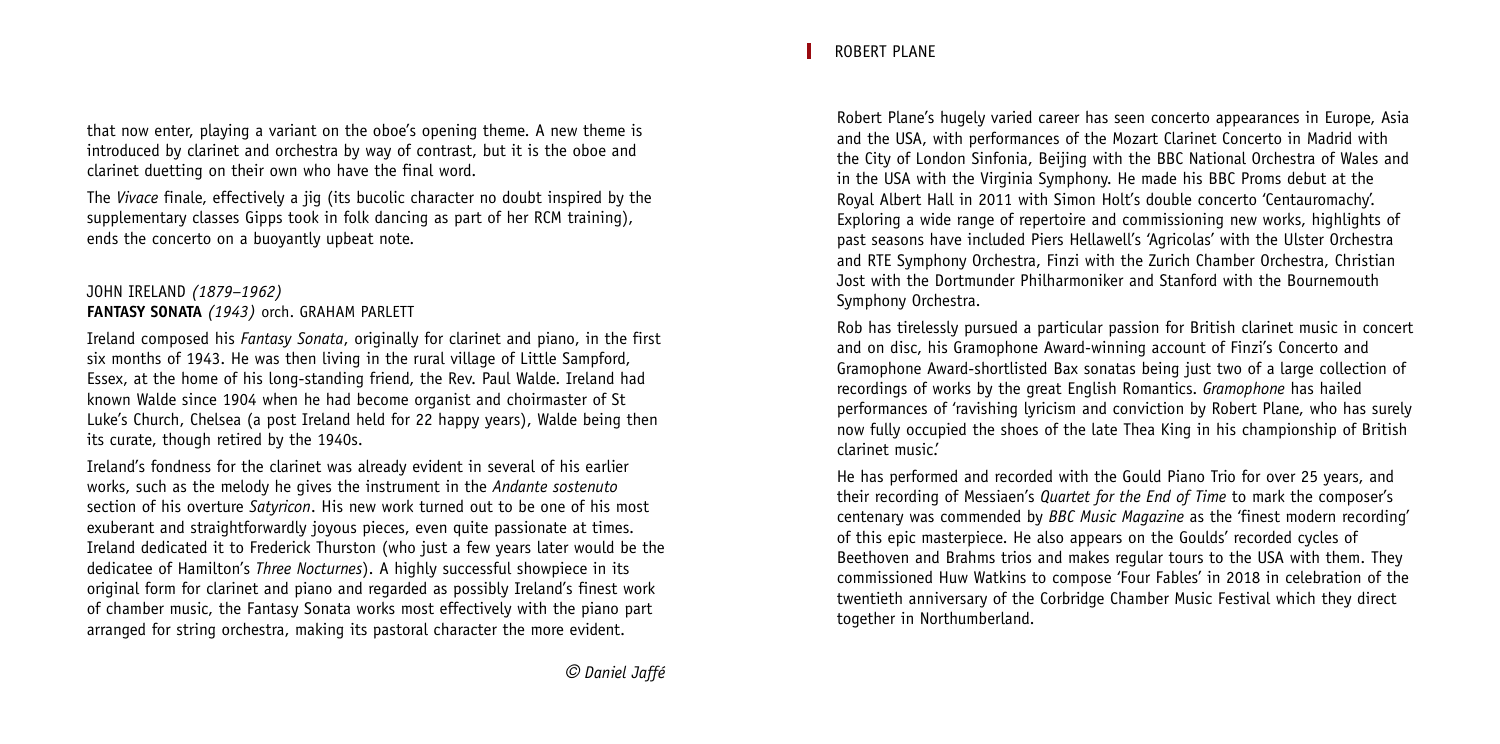Rob has explored the clarinet quintet repertoire with a number of the finest string quartets, opening BBC Radio 3's 'Brahms Experience' with a live broadcast from St. George's Bristol of the Brahms Quintet with the Skampa Quartet. He has given concerts in Germany and the USA with the Mandelring Quartet and at home in the UK with the Elias, Castalian, Maggini, Carducci, Tippett, Brodsky, Dante and Sacconi quartets. Rob has enjoyed a 25-year relationship with the Royal Over-Seas League since winning the competition's Gold Medal in 1992, highlights of which have included a recital tour of New Zealand and a gala performance of Bruch's *Double Concerto* with the Symphony Orchestra of Sri Lanka in Colombo as part of the Commonwealth Heads of Government meeting.

Always keen to take on a challenge, Rob gave his first performance of Boulez's 'Dialogue de l'ombre double' at the Belfast Sonorities Festival in 2018, a work he subsequently revived in Manchester's Stoller Hall in 2019. The discovery of a lost trio by Tibor Serly led to an eclectic disc of Hungarian repertoire for Champs Hill Records, 'Contrasts', praised by the *Guardian* as 'a little gem' on its release.

Rob is principal clarinet of the BBC National Orchestra of Wales and has held the same position with the City of Birmingham Symphony Orchestra and Royal Northern Sinfonia. He was appointed Head of Woodwind Performance at the Royal Welsh College of Music and Drama from September 2020.

BBC SCOTTISH SYMPHONY ORCHESTRA

Formed in 1935 and based at Glasgow's City Halls since 2006, the BBC Scottish Symphony Orchestra's huge range of repertoire has developed under its four most recent Chief Conductors: Osmo Vänskä, Ilan Volkov, Donald Runnicles and, since 2016, Thomas Dausgaard. The orchestra began its life as a small studio ensemble, playing a wide range of music from light classics to symphonic works for the BBC's radio networks. It was when the Edinburgh International Festival was established in 1947 that the orchestra's occasional ventures outside the studio gained a higher profile. Having grown to symphonic size, and highly trained by its founding conductor, Ian Whyte, the orchestra was invited by the Festival to perform with artists of the stature of Isaac Stern, Yehudi Menuhin and Artur Schnabel. It was also given the opportunity to work with composers like Britten, Shostakovich and Bloch, and to this day new music forms a major part of its repertoire. These days it performs to audiences in venues across Scotland, and has a busy schedule of concerts and broadcasts for BBC Radio 3, BBC Radio Scotland, BBC television and online. Abroad, the orchestra has appeared in many of the great musical centres of Europe, and has toured the USA, South America, China, India and Japan.

The BBC SSO is a recipient of the Royal Philharmonic Society Award and four Gramophone Awards.

**www.bbc.co.uk/bbcsso**